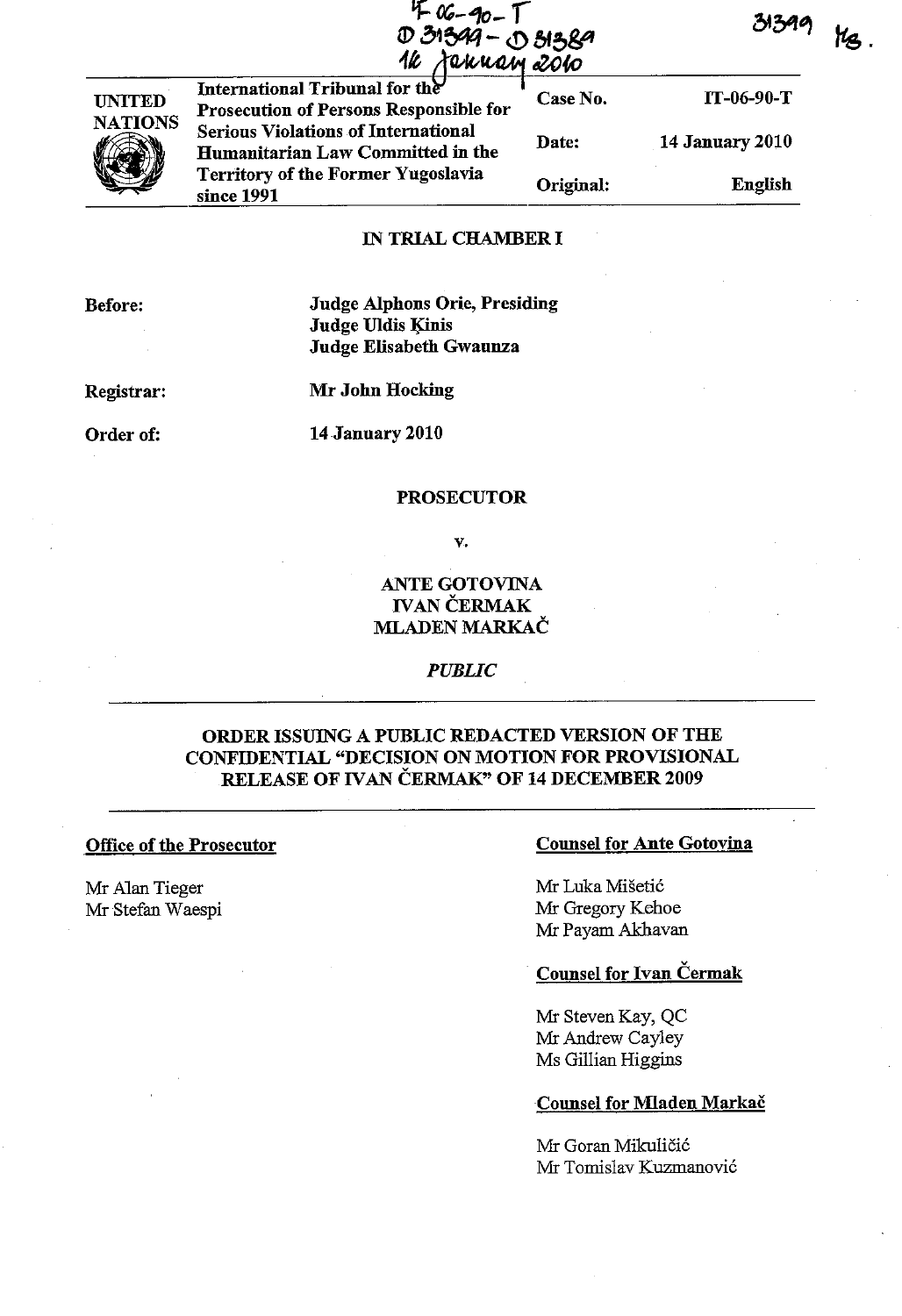**TRIAL CHAMBER I** of the International Tribunal for the Prosecution of Persons Responsible for Serious Violations of International Humanitarian Law Committed in the Territory of the Former Yugoslavia since 1991;

**NOTING** the Decision on Motion for Provisional Release of Ivan Čermak ("Decision"), issued confidentially on 14 December 2009;

**CONSIDERING** that some of the information contained in the Decision is to remain confidential;

**HEREBY ISSUES** a public redacted version of the Decision.

Done in English and French, the English version being authoritative.

Madge Applems Orie Presiding Judge

Dated this 14th day of January 2010 At The Hague The Netherlands

**[Seal of the Tribunal]** 

14 January 2010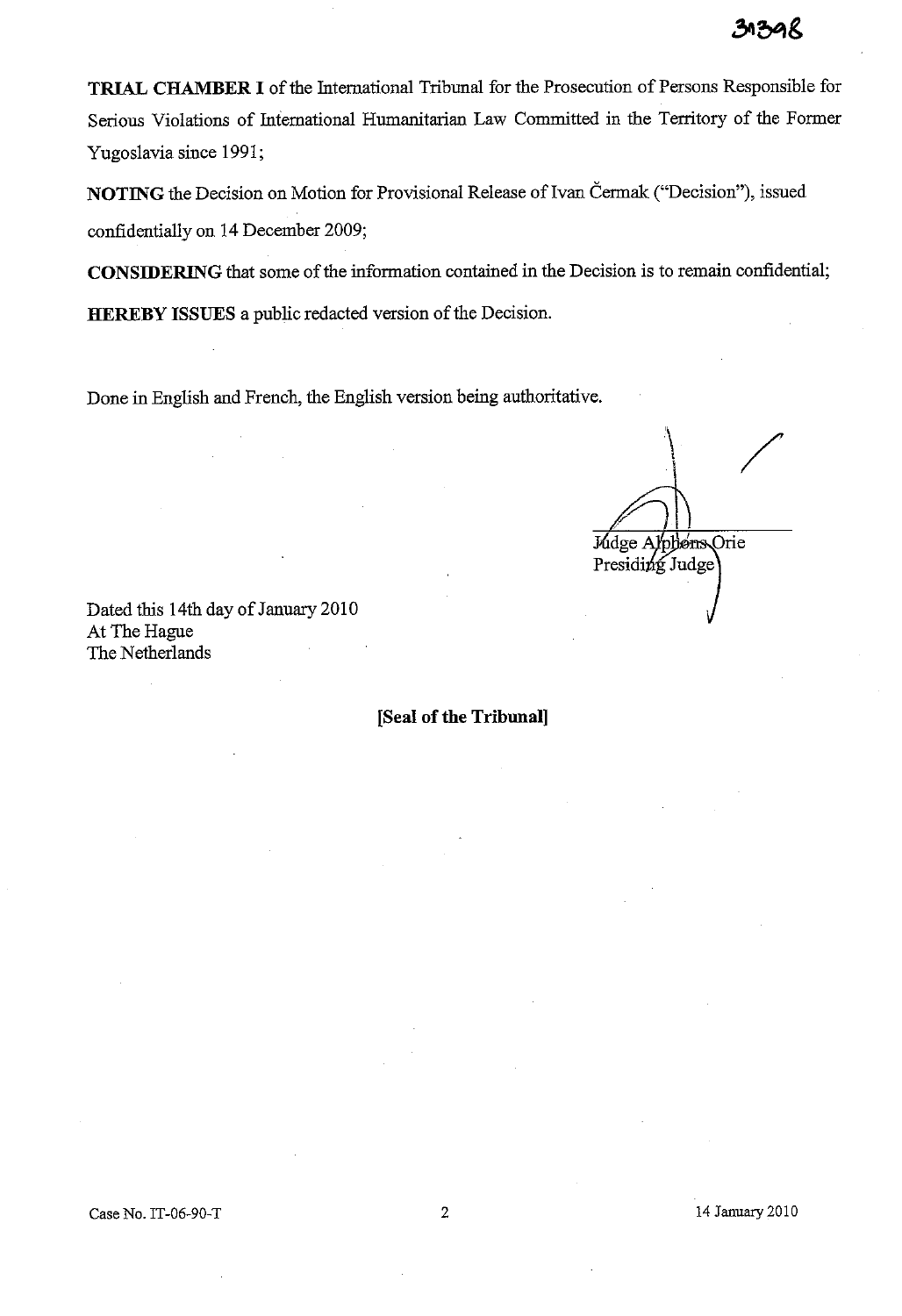| <b>UNITED</b>  | <b>International Tribunal for the</b><br>Prosecution of Persons Responsible for | Case No.  | $IT-06-90-T$     |
|----------------|---------------------------------------------------------------------------------|-----------|------------------|
| <b>NATIONS</b> | <b>Serious Violations of International</b><br>Humanitarian Law Committed in the | Date:     | 14 December 2009 |
|                | <b>Territory of the Former Yugoslavia</b><br>since 1991                         | Original: | English          |
|                | IN TPIAL CHAMRER I                                                              |           |                  |

### IN TRIAL CHAMBER I

Judge Alphons Orie, Presiding Judge Uldis Kinis Judge Elisabeth Gwaunza

Registrar:

Mr John Hocking

Decision of:

**14** December 2009

### PROSECUTOR

v.

## ANTE GOTOVINA IVAN ČERMAK MLADEN MARKAC

### *PUBLIC REDACTED VERSION*

# DECISION ON MOTION FOR PROVISIONAL RELEASE OF IVAN ČERMAK

## Office of the Prosecutor

Mr AIan Tieger Mr Stefan Waespi

### Counsel for Ante Gotovina

Mr Luka Mišetić Mr Gregory Kehoe Mr Payam Akhavan

## Counsel for Ivan Čermak

Mr Steven Kay, QC Mr Andrew Cayley Ms Gillian Riggins

### Counsel for Mladen Markac

Mr Goran Mikuličić Mr Tomislav Kuzmanović

Before: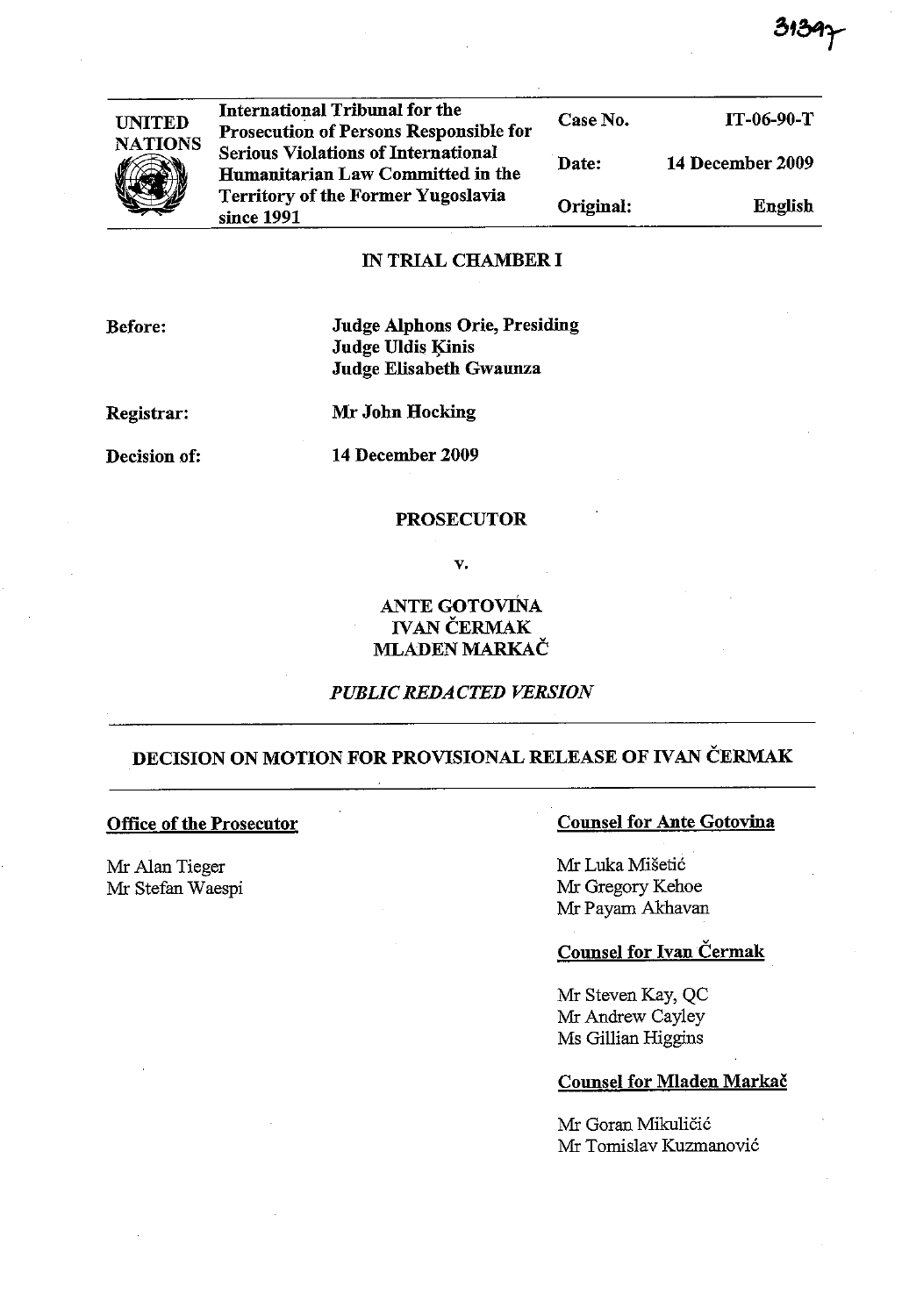### **I. PROCEDURAL BACKGROUND**

1. Mr Cennak was first granted provisional release on 2 December 2004, and returned to the United Nations Detention Unit ("UNDU") on 5 March 2008.<sup>1</sup> On 14 March 2008, the Chamber denied a motion by the Cennak Defence for provisional release, holding that although the requirements of Rule 65 (B) of the Tribunal's Rules of Procedure and Evidence ("Rules") for granting provisional release had been met, the commencement of trial on 11 March 2008 constituted a relevant and material change in circumstances which justified the exercise of the Chamber's discretion not to grant the request.<sup>2</sup> On 18 July 2008, the Chamber granted a further motion by the Cermak Defence for provisional release during the surmner recess.<sup>3</sup> In its decision, the Chamber held that the specific requirements set out in Rule 65 (B) of the Rules for granting provisional release had been met, and that the procedural situation at the time constituted a change in circumstances that materially affected the approach taken in the March 2008 Decision.<sup>4</sup> On 2 December 2008, the Chamber again granted a motion by the Čermak Defence for provisional release, this time for the period of the winter recess.<sup>5</sup> On 27 February 2009, the Chamber denied a motion by the Cermak Defence for provisional release, finding that although the requirements of Rule 65 (B) of the Rules had been met, the short duration of the requested provisional release constituted a relevant and material change in circumstances, which justified the Chamber's exercise of its discretion to deny the request.<sup>6</sup> On 3 **April** 2009, the Chamber issued its decision pursuant to Rule 98 *bis* of the Rules, holding that all three accused had a case to answer on the counts of the indictment.<sup>7</sup> On 14 July 2009, the Chamber deuied a motion by the Cermak Defence for provisional release, holding that although the requirements of Rule 65 (B) of the Rules for granting provisional release had been met, compelling humanitarian grounds which must be shown in the post-Rule 98 *bis* stage of the proceedings to tip the balance in favour of provisional release, had not been demonstrated.<sup>8</sup> The Cermak Defence appealed the July 2009 Decision, with the Appeals Chamber holding that the Trial Chamber had committed a discernable error in

<sup>8</sup> Decision on Motion for Provisional Release of Ivan Čermak's, 14 July 2009 ("July 2009 Decision"), para. 11.

Case No. IT-06-90-T 2 14 December 2009

<sup>&</sup>lt;sup>1</sup> Decision on Interlocutory Appeal against Trial Chamber's Decision Denying Provisional Release, 2 December 2004, para. 44; Order Scheduling Start of Trial and Terminating Provisional Release, 6 February 2008.

<sup>&</sup>lt;sup>2</sup> Decision on Motion for Provisional Release of Ivan Čermak, 14 March 2008 ("March 2008 Decision"), paras 10-11.

<sup>&</sup>lt;sup>3</sup> Decision on Ivan Čermak's Motion for Provisional Release, 18 July 2008 ("July 2008 Decision"), para. 25.  $4$  July 2008 Decision, paras 17-21.

<sup>&</sup>lt;sup>5</sup> Decision on Motion for Provisional Release of Ivan Čermak, 2 December 2008 ("December 2008 Decision"), para. 13.

Decision on Motion for Provisional Release of Ivan Cermak, 27 February 2009 (''February 2009 Decision''), paras 7-11.

<sup>7</sup> T. 17595-17623 ("Rule 98 *bis* Decision").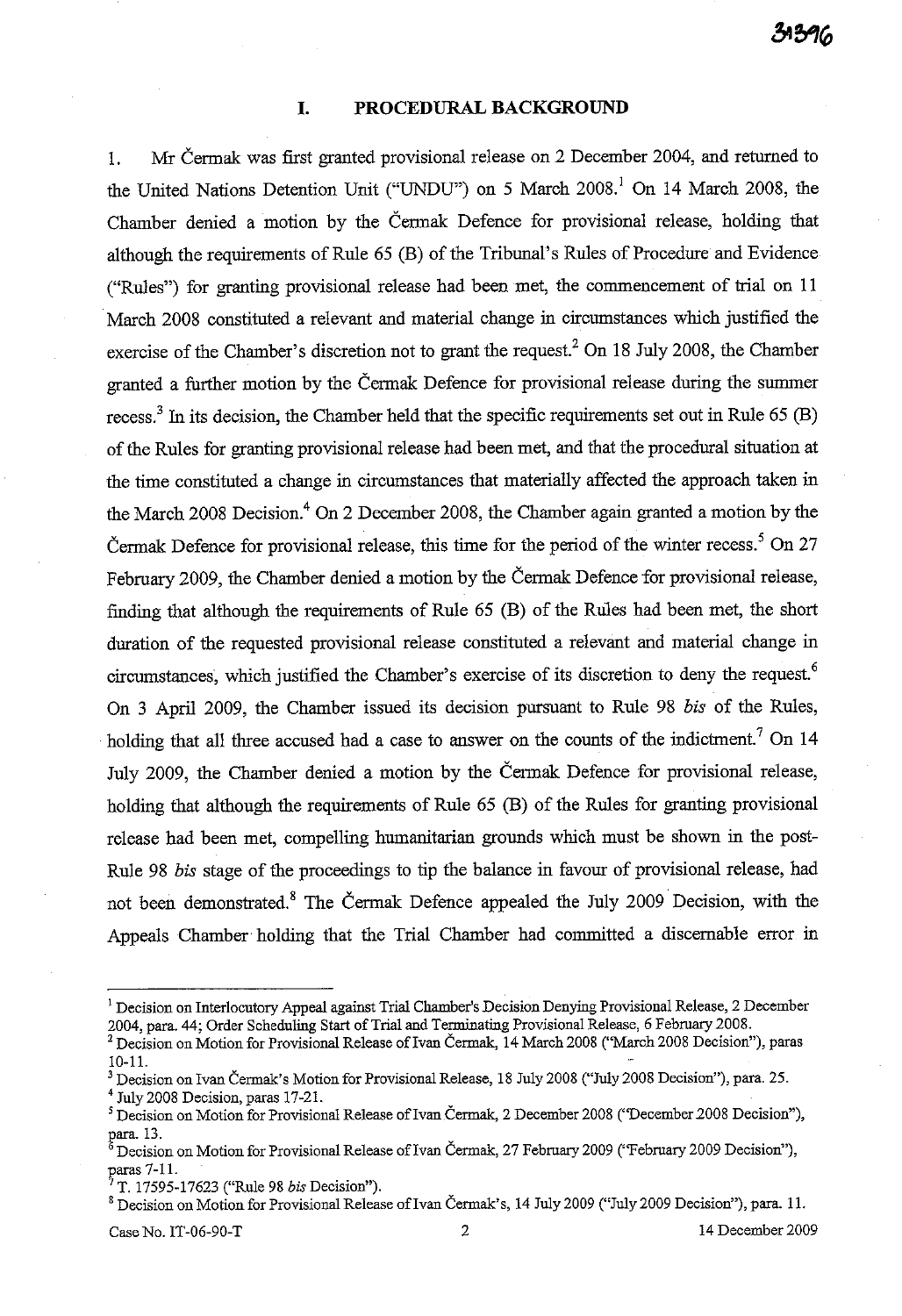finding that [REDACTED].<sup>9</sup> The appeal was granted in part and the Trial Chamber's decision was reversed.<sup>10</sup>

2. On 12 November 2009, the Čermak Defence filed a motion for provisional release.<sup>11</sup> The Čermak Defence requested that the Accused be provisionally released on a day after 18 December 2009, for a period that the Chamber deems appropriate and proportionate.<sup>12</sup> On 18 November 2009, the Tribunal's host state filed a letter pursuant to Rule 65 (B) of the Rules stating that it had no objection to the Motion being granted.<sup>13</sup> On 4 December 2009, the Cermak Defence filed a letter from the Government of the Republic of Croatia ("Croatia") dated 17 November 2009, providing guarantees in respect of the requested provisional release.<sup>14</sup> On 26 November 2009, the Prosecution filed its response, noting that while it previously asserted that circumstances argued by the Cermak Defence would not amount to sufficiently compelling humanitarian grounds, the Appeals Chamber had ruled otherwise in favour of provisional release.<sup>15</sup>

### **11. SUBMISSIONS**

3. The provisional release is requested to take place during a scheduled court recess, and is requested for a period which the Chamber deems appropriate and proportionate in the circumstances.<sup>16</sup> The Cermak Defence notes that Mr Cermak surrendered to the Tribunal voluntarily, co-operated with the Prosecution prior to trial, and that his conduct during trial has been proper and co-operative.<sup>17</sup> In addition, Mr Čermak agrees to be bound by the same conditions as those ordered by the Appeals Chamber in the Appeals Decision, as well as any other measures the Chamber deems appropriate. 18 It is submitted by the Cermak Defence that a relevant factor in determining whether provisional release would be appropriate is [REDACTED].<sup>19</sup> The Cermak Defence further submits that the [REDACTED] presents a sufficiently compelling humanitarian ground, as determined by the Appeals Chamber in

<sup>&</sup>lt;sup>9</sup> Decision on Ivan Čermak's Appeal Against Decision on his Motion for Provisional Release, 3 August 2009 ("Appeals Decision"), para. 18.

<sup>&</sup>lt;sup>10</sup> Appeals Decision, para. 20.

 $11$  Ivan Čermak's Motion for Provisional Release Pursuant to Rules 54 and 65, 12 November 2009 ("Motion").

 $12$  Motion, para. 20(i).

<sup>&</sup>lt;sup>13</sup> Letter by the Ministry of Foreign Affairs, The Netherlands, 18 November 2009.

<sup>&</sup>lt;sup>14</sup> Ivan Čermak's Submission of the Guarantees of the Republic of Croatia for Provisional Release, 4 December 2009 ("Croatian Guarantees").

<sup>&</sup>lt;sup>15</sup> Prosecution's Response to Cermak's Request for Provisional Release During the Winter Recess, 26 November 2009 ("Response").

**<sup>16</sup> Motion, para. 2.** 

**<sup>17</sup> Motion, para. 6.** 

<sup>&</sup>lt;sup>18</sup> Motion, para. 7.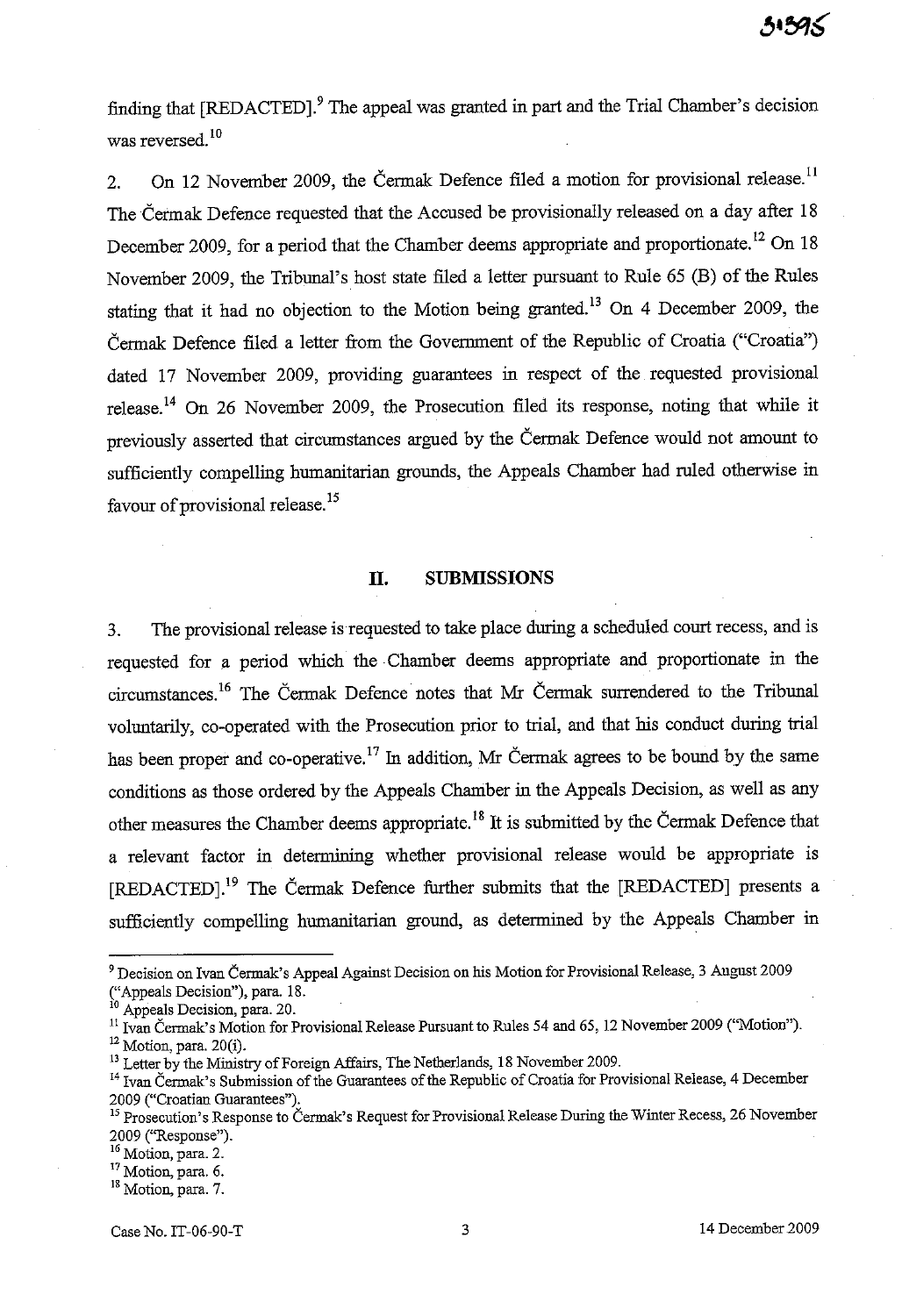August 2009, to tip the balance in favour of release.<sup>20</sup> In this regard, the Čermak Defence suggests that  $[REDACTED]$ <sup>21</sup> The Čermak Defence finally submits that Mr Čermak has never posed a danger to victims, witnesses or other persons, and notes that because the trial is now in the defence phase, any remote risk to prosecution witnesses has ceased to exist.<sup>22</sup> The Cennak Defence and Mr Cennak also offer to take all reasonable steps to eliminate media coverage of Mr Čermak's departure from and return to the UNDU.<sup>23</sup>

4. In its Response, the Prosecution noted its continuing position that circumstances similar to those that Mr Cermak currently argues do not amount to sufficiently compelling humanitarian grounds warranting his release during a period of court recess at the post-Rule 98 *bis* stage of the proceedings.<sup>24</sup> However, the Prosecution notes that the Appeals Chamber ruled in connection with the previous request that the circumstances described did amount to sufficiently compelling humanitarian grounds warranting provisional release during a period of court recess.<sup>25</sup>

### **Ill. APPLICABLE LAW**

5. Rule 65 (B) of the Rules sets out that a Chamber may grant provisional release for an Accused if it is satisfied that the Accused will appear for trial and, if released, will not pose a danger to any victim, witness, or other person. Rule 65 of the Rules applies during pre-trial, as well as during the trial.<sup>26</sup> The mentioned conditions are the minimum requirements necessary for granting provisional release. A Chamber has the discretion not to grant the provisional release of an accused even if it is satisfied that these conditions have been met.<sup>27</sup>

6. According to the Appeals Chamber, when considering a provisional release motion at the post-Rule 98 *bis* stage of the proceedings, even when satisfied that sufficient guarantees exist to offset the risk of flight, a Chamber should not exercise its discretion in favour of a grant of provisional release unless compelling humanitarian grounds are present which tip the

 $25$  Ibid.

Case No. IT-06-90-T 4 14 December 2009

<sup>19</sup> Motion, paras 8-9.

<sup>20</sup> Motion, paras 10-11.

 $21$  Motion, paras 12-15.

<sup>&</sup>lt;sup>22</sup> Motion, para. 17.

<sup>23</sup> Motion, para. 18.

**<sup>24</sup> Response, para. 1.** 

*<sup>26</sup> Prosecutor* v. *Milutinovic et aI.,* Case no. IT-05-87-AR65.2, Decision on Interlocutory Appeal of Denial of Provisional Release During the Winter Recess, 14 December 2006, para. 10.

*<sup>27</sup> Prosecutor* v. *Popovic et aI.,* Case no. IT-05-88-AR65.3, Decision on Interlocutory Appeal of Trial Charuber Decision Denying Ljubomir Borovčanin Provisional Release, 1 March 2007, para. 5; *Prosecutor v. Milutinović* et al., Case no. IT-05-87-T, Decision on Milutinović Motion for Provisional Release, 22 May 2007, para. 6.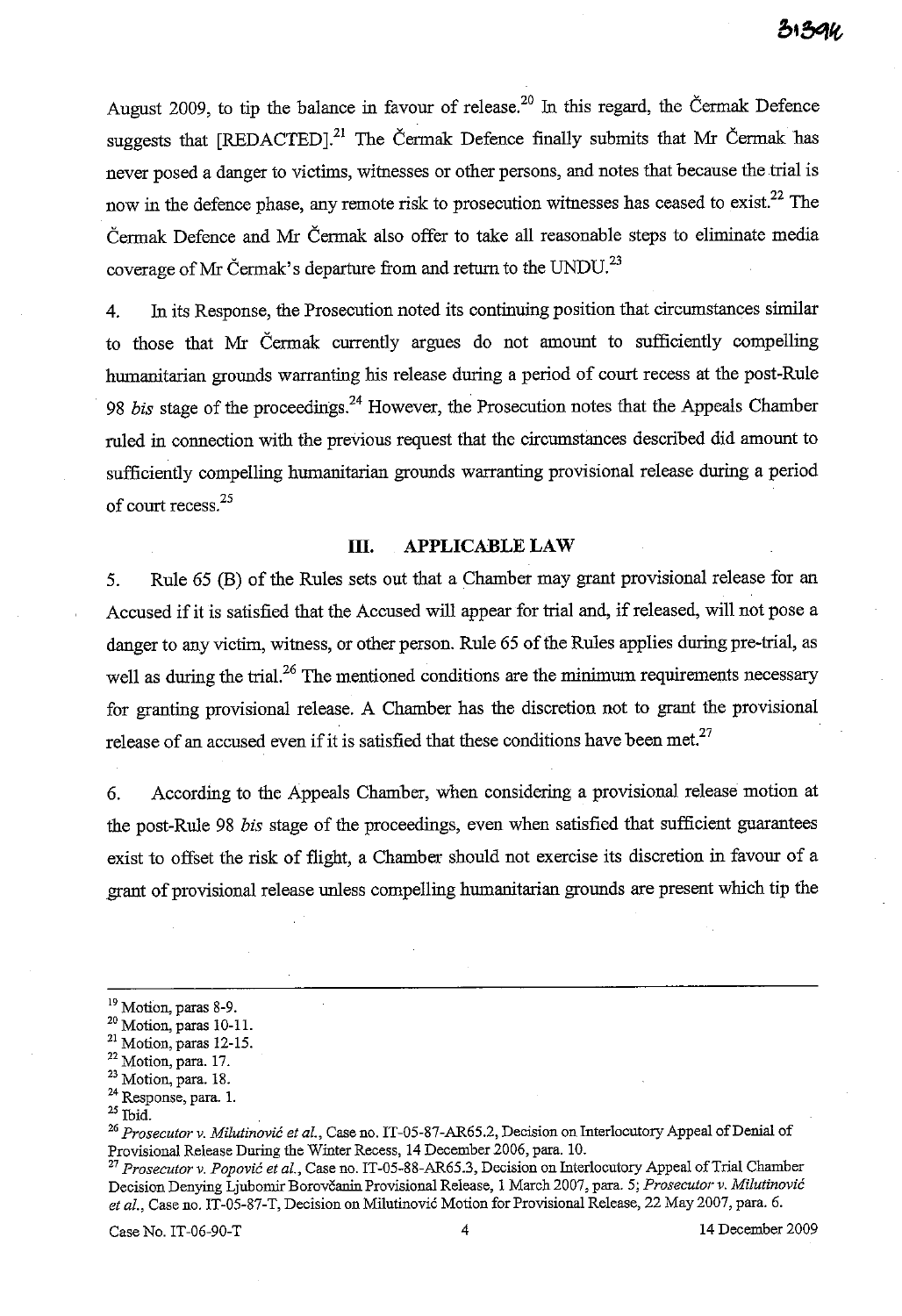balance in favour of allowing provisional release.<sup>28</sup> The existence of compelling humanitarian reasons will only become relevant if the accused has met the aforementioned prerequisite requirements of Rule 65 (B) of the Rules, which must be satisfied for the Chamber to have the discretion to consider granting provisional release.29 Further, the duration of post-Rule 98 *bis*  provisional release must be proportionate to the circumstances of the request for provisional release.<sup>30</sup>

### **IV. DISCUSSION**

7. In its July 2009 Decision, the Chamber found that Mr Cermak did not pose a risk of flight if provisionally released, and since that point there have been no developments which would impact negatively on this assessment.<sup>31</sup> On the basis of the renewed Croatian Guarantees, the Chamber is satisfied that Croatia would be willing and able to secure Mr Cermak's attendance before the Tribunal and the compliance with any conditions that may be imposed by the Chamber.<sup>32</sup> In addition, the fact that Mr Cermak surrendered voluntarily to the Tribunal indicates that he would not pose a flight risk.<sup>33</sup> Mr Čermak's proper and co-operative behaviour in court further indicates that he would not pose a flight risk.<sup>34</sup> For these reasons, having considered that the proceedings are in the post-Rule 98 *bis* stage, the Chamber remains satisfied that Mr Cermak would return for trial, if provisionally released.

8. As was the case in previous decisions on provisional release for Mr Cermak, the Chamber has received no indication that if released, Mr Cermak would pose a danger to

*29 Prlic* 21 April200B Decision, para. 17.

Case No. IT-06-90-T 5 14 December 2009

<sup>28</sup>*Prosecutor* v. *Prlic et 01.,* Case no. IT-04-74-AR65.5, Decision on Prosecution's Consolidated Appeal Against Decisions to Provisionally Release the Accnsed Prlic, Stojie, Praljak, Petkovie and Corie, 11 March *200B ("Prlic*  11 March *200B* Decision"), para. 21; *Prosecutor* v. *Prlic et 01.,* Case no. IT-04-74-AR65.7, Decision on "Prosecution's Appeal from Décision relative à la demande de mise en liberté provisoire de l'accusé Petkovic dated 31 March 2008", 21 April 2008 ("Prlic 21 April 2008 Decision"), paras 15, 17; Prosecutor v. Prlic et al., Case no. IT-04-74-AR65.8, Decision on "Prosecution's Appeal from Décision relative à la demande de mise en liberte provisoire de l'accuse Prlic dated 7 April *200B",* 25 April200B *("Prlic* 25 April200B Decision"), para. 14; *Prosecutor* v. *Prlic et 01.,* Case no. IT-04-74-AR65.9, Decision on "Prosecution's Appeal from Decision relative ilIa demande de mise en liberte provisoire de l'accuse Stojie dated *B* ApriI200B", 29 April200B *("Prlic* 29 April *200B* Decision"), paras 13-15; *Prosecutor* v. *Popov;c et al.,* Case nos *IT-05-BB-AR65.4, IT-05-BB-AR65.5,* IT-05-88-AR65.6, Decision on Consolidated Appeal Against Decision on Borovčanin's Motion for Custodial Visit and Decision on Gvero's and Miletic's Motions for Provisional Release During the Break in the Proceedings, 15 May 2008 *("Popov;c* 15 May 2008 Decision"), paras 23-24.

<sup>30</sup>Ibid.; *Prlic* 25 April200B Decision, para. *IB; Prlic* 29 April 2008 Decision, para. 20; *Popov;c* 15 May 2008 **Decision, para. 32.** 

 $31$  July 2009 Decision, para. 9.

<sup>&</sup>lt;sup>32</sup> Croatian Guarantees.

<sup>33</sup> See March 2008 Decision, para. 8; July *200B* Decision, para. 19; December 2008 Decision, para. 11; February 2009 Decision, para. 7; July 2009 Decision, para. 9.

<sup>34</sup> See July 2008 Decision, para. 19; December *200B* Decision, para. 11; February 2009 Decision, para. 7; July 2009 Decision, para. 9.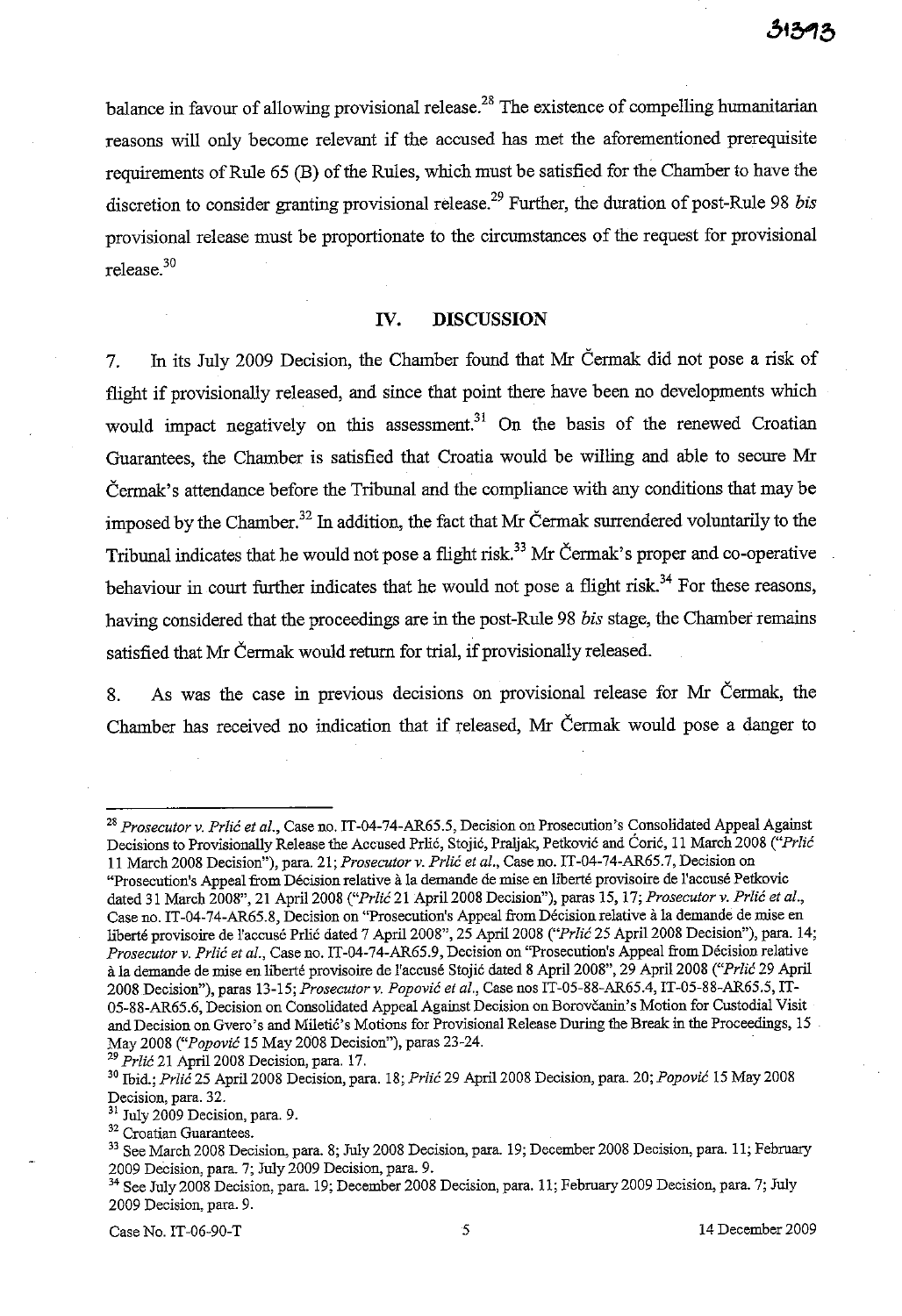witnesses, victims, or other persons.<sup>35</sup> Moreover, nothing arose during his four prior periods of provisional release that suggests that Mr Cennak did not abide by all conditions set by the Chamber.36 In conclusion, the Chamber finds that the requirements set out in Rule 65 (B) of the Rules for granting provisional release have been met.

9. In previous decisions, the Chamber has considered [REDACTED] a relevant factor in favour of provisional release.37 However, as the proceedings are now in the post-Rule 98 *bis*  stage, the Cermak Defence must demonstrate compelling humanitarian grounds which tip the balance in favour of provisional release.<sup>38</sup> The Cermak Defence [REDACTED].<sup>39</sup> The requested provisional release would [REDACTED], and would thus be limited to a short period of time.

10. [REDACTED].<sup>40</sup> Moreover, [REDACTED]. [REDACTED]. For these reasons, the Chamber is satisfied that [REDACTED] presents a sufficiently compelling humanitarian ground to tip the balance in favour of provisional release.

### **V. DISPOSITION**

**11.** For the foregoing reasons and pursuant to Article 29 of the Statute of the Tribunal and Rules 54 and 65 of the Rules, the Chamber hereby **GRANTS** the Motion, and **ORDERS** as follows:

- (a) On the first practicable date after **18 December 2009,** Mr Cermak shall be transported to the appropriate airport in The Netherlands by the appropriate Dutch authorities;
- (b) At the appropriate airport, Mr Cennak shall be provisionally released by the Dutch authorities into the custody of an official of Croatia to be designated prior to his release in accordance with subparagraph (e)(4), below, who shall accompany Mr Cennak for the remainder of his travel to and from the address detailed in Annex B of the Motion;
- (c) On his return, Mr Cennak shall be accompanied by the same designated official of Croatia, who shall deliver him into the custody of the Dutch authorities at the

<sup>35</sup> See March 2008 Decision, para. 9; July 2008 Decision, para. 20; December 2008 Decision, para. 12; February 2009 Decision, para. 8; July 2009 Decision, para. 10.

<sup>&</sup>lt;sup>36</sup> See February 2009 Decision, para. 8; July 2009 Decision, para. 10.

<sup>37</sup> July 2008 Decision, para. 22; December 2008 Decision, para. 14.

<sup>38</sup>*Prlic* 11 March 2008 Decision, para. 21; *Prlic* 21 April 2008 Decision, paras 15, 17; *Prlic* 25 April 2008

Decision, para. 14; *Prlic* 29 April 2008 Decision, paras 13-15; *Popovic* 15 May 2008 Decision, paras 23-24.

<sup>&</sup>lt;sup>39</sup> Motion, Confidential and Ex-Parte Annex A.

<sup>&</sup>lt;sup>40</sup> Motion, Confidential and Ex-Parte Annex A, Report of 28 October 2009.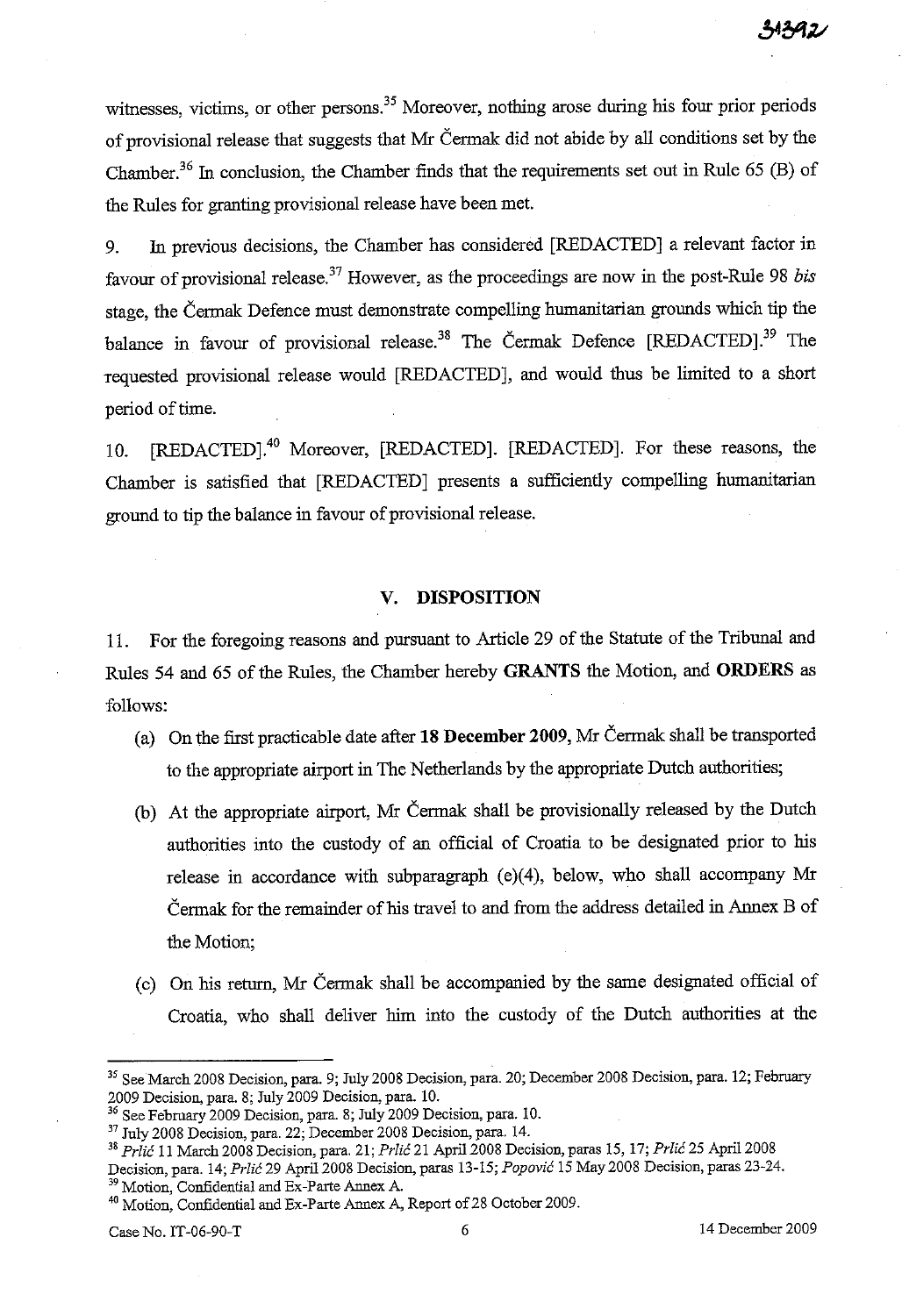appropriate airport, and the Dutch authorities shall then transport him back to the UNDU in The Hague;

(d) During the provisional release, Mr Cermak shall:

- 1) surrender his passport and any other valid travel documents to the Ministry of Interior of Croatia;
- 2) remain within the confines of his private residence in Croatia, at the address listed in Annex B of the Motion;
- 3) report once a week to the local police station;
- 4) consent to having his presence checked, including checking by occasional, unannounced visits by the Ministry of Interior, officials of Croatia, the local police, or by a person designated by the Registrar of the International Tribunal;
- 5) not have any contact or in any way interfere with victims or potential witnesses or otherwise interfere with the proceedings or the administration of justice;
- 6) not seek direct access to documents or archives nor destroy evidence;
- 7) not discuss or speak about the case with anyone, including the media, other than his counsel;
- 8) not engage in any activity that is not in accordance with the private nature of the provisional release, including any contact. with public officials or public figures not relating to the administration of the provisional release;
- 9) comply strictly with any requirements of the Croatian authorities necessary to enable such authorities to comply with their obligations pursuant to the present decision;
- 10)retnrn to the custody of the Tribunal by 7 **January 2010,** or at such time and date as the Chamber may order;
- 11) comply strictly with any order issued by the Chamber varying the terms of, or terminating, the provisional release;
- ( e) The Chamber requires Croatia, to assume responsibility for: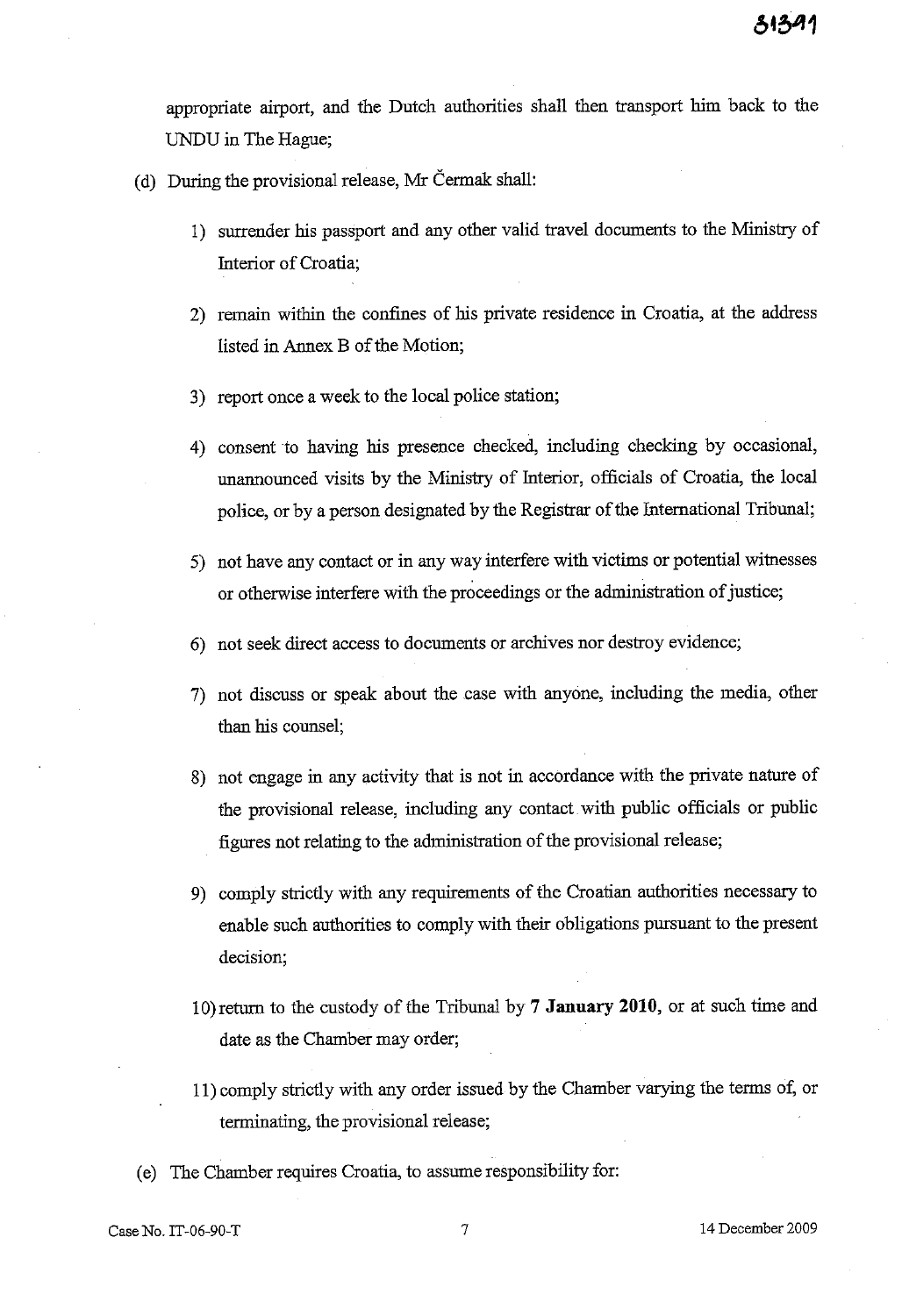- 1) the personal security and safety of Mr Čermak while on provisional release;
- 2) ensuring compliance with the conditions imposed on Mr Cennak under the present decision;
- 3) all expenses concerning the transport of Mr Cennak from the airport in The Netherlands to his place of residence in Croatia, and back to The Netherlands;
- 4) ensuring that upon release of Mr Cermak at the airport in The Netherlands, designated officials of Croatia (whose names shall be provided in advance to the Chamber and the Registry) take custody of Mr Cennak from the Dutch authorities and accompany him as detailed in subparagraphs (b) and (c), above;
- 5) not issuing any new passports or other documents which would enable Mr Čermak to travel;
- 6) monitoring on a regular basis the presence of Mr Cermak at the address detailed in Annex B of the Motion, and maintaining a log of such reports;
- 7) submitting a written report every week to the Chamber and the Registry as to the presence of Mr Cennak and his compliance with the tenns of the present decision;
- 8) reporting immediately to the Registrar of the Tribunal the substance of any threats to the security of Mr Cennak, including full reports of investigations related to such threats;
- 9) innnediate1y detaining Mr Cennak should he breach any of the terms and conditions of his provisional release and reporting immediately any such breach to the Registry and the Chamber.

12. The Chamber further **INSTRUCTS** the Registrar of the Tribunal to consult with the Ministry of Justice of The Netherlands as to the practical arrangements for the provisional release of Mr Čermak, and to continue to detain Mr Čermak at the UNDU in The Hague until such time as the Chamber and the Registrar has been notified of the name of the designated official of Croatia into whose custody Mr Cermak is to be provisionally released.

13. Finally, the Chamber **REQUESTS** the authorities of all states through which Mr Cennak will travel: